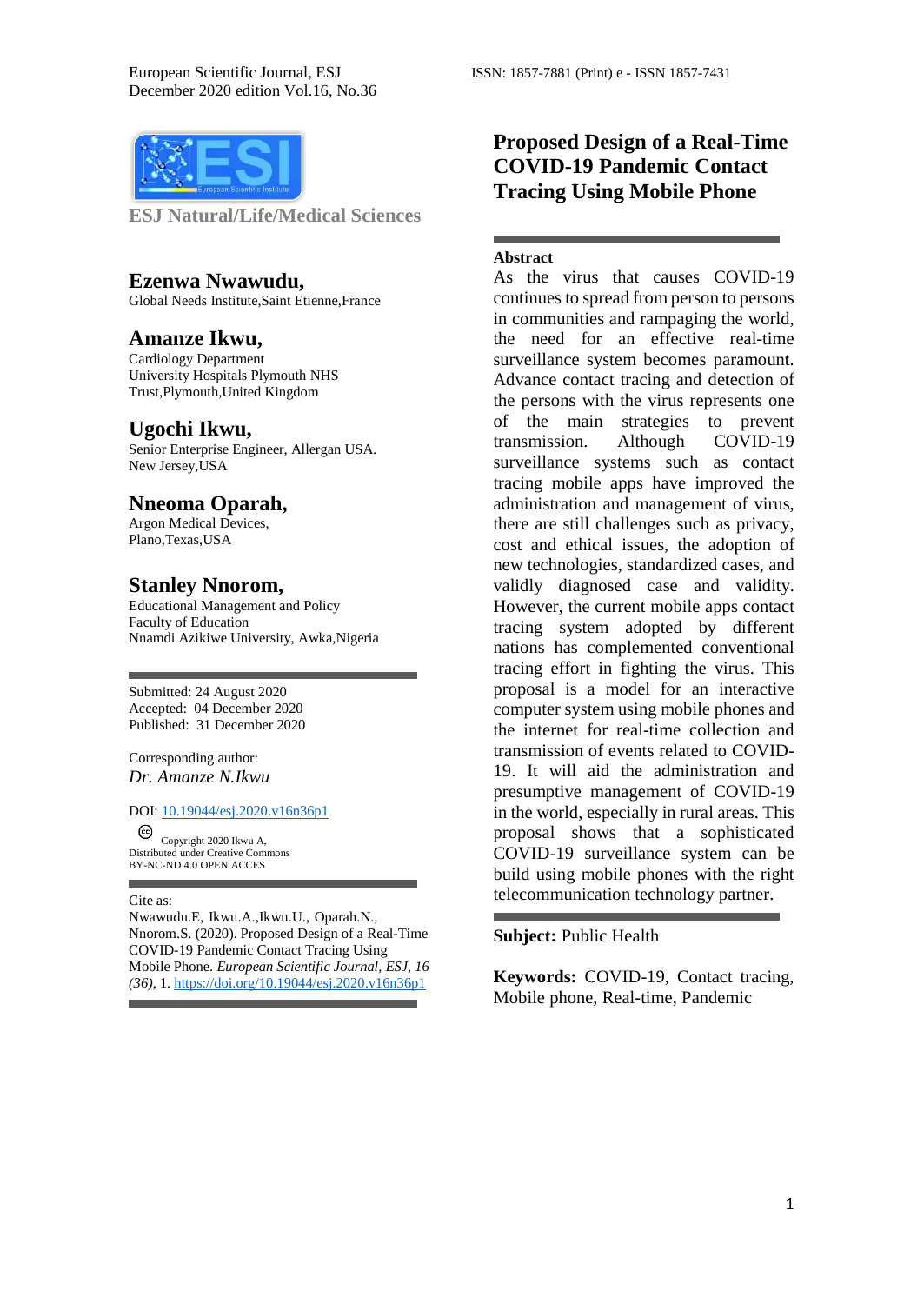## **1. Introduction**

With the continued spread of the COVID-19 pandemic; and the vaccine for it still on trial. The world is pinning its hopes on fighting the spread of the ability to quickly identify people who might have been exposed to the virus [1]. Contact tracing is a key public health intervention and a critical component of comprehensive strategies to control the spread of COVID-19. Breaking the chains of human-to-human transmission through contact tracing by identifying people exposed to confirmed cases, quarantining them, monitoring them to ensure rapid isolation, and testing and treatment in case they develop symptoms is very essential in checkmating the spread of the COVID-19 pandemic. When implemented systematically and effectively, these actions can ensure that the number of new cases generated by each confirmed case is contained below one [2]. Many researchers and developers are working closely with public health authorities in exploring different options to support contact tracing with technological tools. Since the first use of mobile technology app to support contact tracing in Singapore, many EU/EEA countries and other developed countries have designed a mobile app to complement the conventional contact tracing efforts [3]. However, the majority of countries in the world still rely on manual contact tracing alone which is generally a laborious, slow process that relies on in-person interviews and detective work.

Contact tracing in the context of COVID-19 requires identifying persons who may have been exposed to a person with COVID-19 and monitoring them up daily for 14 days from the last point of exposure. Contacts should remain in self-quarantine during the 14-day monitoring period in order to limit the possibility of exposing other people to infection should they become ill, since COVID-19 transmission can occur before symptoms develop. When implementing contact tracing, the following should be put into consideration: community engagement and public support; proper planning and consideration of local contexts, communities, and cultures; a workforce of trained contact tracers and supervisors; logistics support to contact tracing teams; and well-designed information systems to collect, manage, and analyse data in real-time [4].

Contact tracing has challenges such as incomplete identification of contacts, inefficiencies in paper-based reporting systems, complex data management requirements, and delays in steps from the identification of contacts to the isolation of suspected cases among contacts. Technological tools can play a role in overcoming some of these challenges when integrated into a sufficiently resourced contact tracing program. Digital tools work effectively for contact tracing when integrated with an existing public health system that includes health services personnel, testing services, and manual contact tracing infrastructure. [5]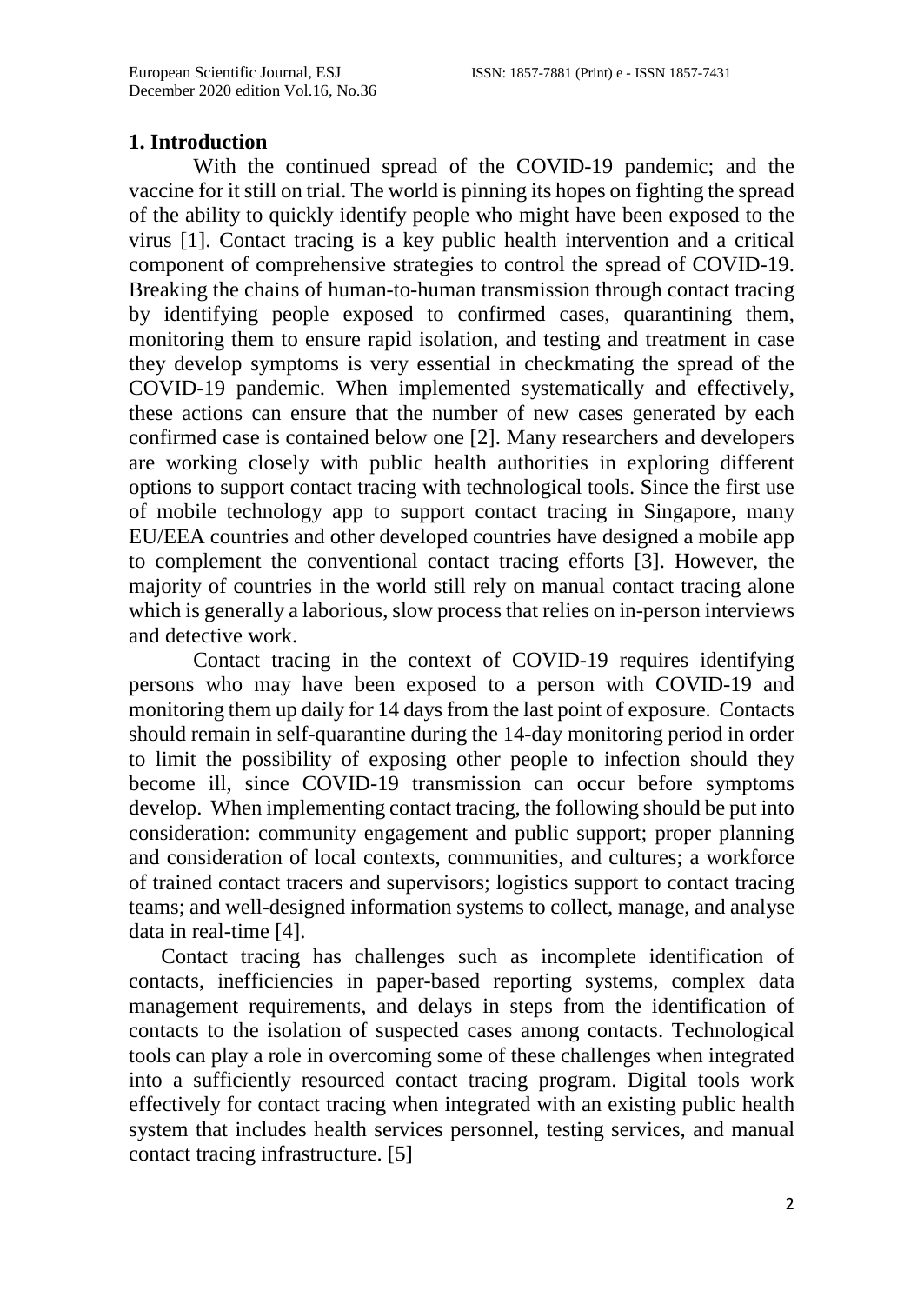#### **2. Review of the literature**

The applications involving the use of mobile phones and the internet have been of interest to many researchers recently. For example, Voxiva developed a system called *Alerta* that the phone and internet for communication and disease surveillance. Rural health workers can report new cases of disease systematically and in real-time by calling into Voxiva's system and pushing buttons on the phone. Alerta project was piloted initially by the health clinic of the Ministry in Peru.[6] It was later in October 2002 implemented in the Peruvian Navy. *Alerta* led to an early outbreak identification response, timely case management, and increase reviews of clinical procedures within reporting units. They concluded that *Alerta* represented a fully functional alternative for cost-effective real-time disease surveillance [7].

Similar systems were developed and deployed in the developing world: Latin America, Iraq, India, and Africa using the Voxiva platform for health solutions. For example, in Africa, Voxiva created a national HIV/AIDS information system for eight countries that monitors current data for national and global reporting requirements to reduce the spread of viral resistance. In India, within a month, a surveillance system for Japanese encephalitis was created by Voxiva [6].

The project Cell Life is using cell phones to monitor adherence for the management of HIV/AIDS in patients on antiretroviral therapy in South Africa [8]. Most of the platforms Cell Life project uses include a global system for mobile communications (GSM), wireless Internet gateway (WIG), and a geographical information system (GIS) database.

Research reports show that public health informatics and disaster response system can be build using Java-enabled wireless phones [9]. The research stressed that Java-enabled wireless phone technology was inherently deployable and portable. The minimal orientation for new hardware is needed since everyone entered the phone keypad and pushing the button.

Also, The Gota software application,[10] created by WHO with partners of the Global Outbreak Alert and Response Network, significantly increased the contact tracing performance of the Ebola virus in 2019 in the Democratic Republic Congo.[11].

## **3. Objectives**

Our overall goal in this study is to develop a robust interactive COVID-19 pandemic contact tracing system using mobile phones and the internet that will aid real-time collection and transmission of adverse events related with administration, surveillance and management of COVID-19 pandemic in the world, especially in rural areas.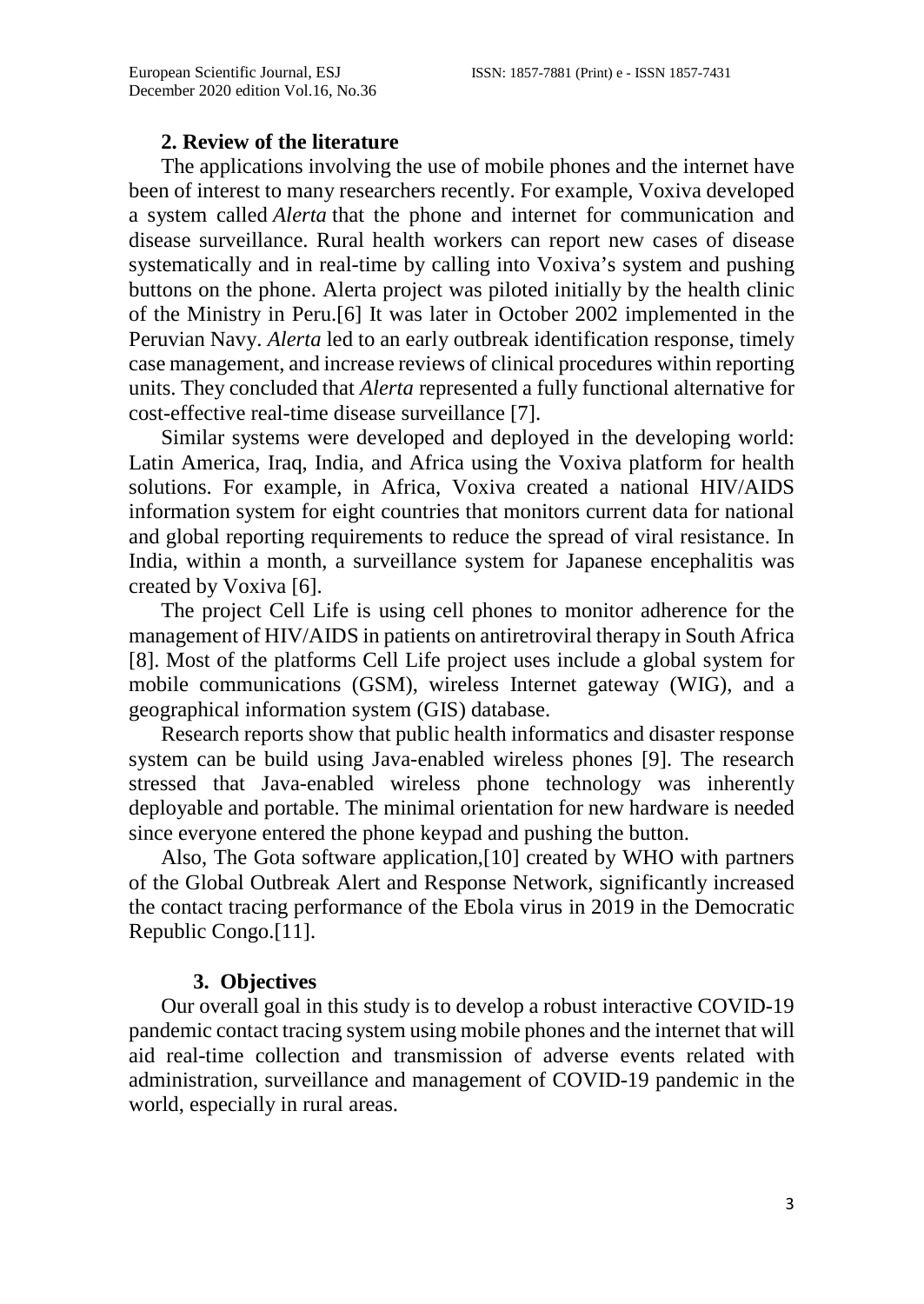#### **4.Method**

#### **4.1.The System Design**

This proposed system can aid in outbreak response and symptom tracking aspects of contact tracing include case investigation, listing and monitoring of contacts, and automating analysis and performance monitoring. This proposed system will manage dynamic relationships between cases and contacts because contacts may have multiple links.

This proposed system will also optimize the workflow of field workers conducting contact tracing as well as providing functionality for supervisors to monitor the implementation of contact tracing. This system will combine the phone and the Internet to create a real-time contact tracing system of COVID-19 pandemic as a complement of the manual contact tracing. It will be an interactive voice response application for mobile phones in English and French, based on a system from a chosen telecommunications company based in the country.

This proposed system will have five elements in the architectural design. The five architectural elements are: the central database and Web server, remote access to the database from any Internet-connected computer, telephone audio computer-assisted personal interviewing, voice messages, and Short Message Service (SMS)-based communications to and from the server via the mobile phones (Figure 1).



**Figure 1:** Diagram of the System Architecture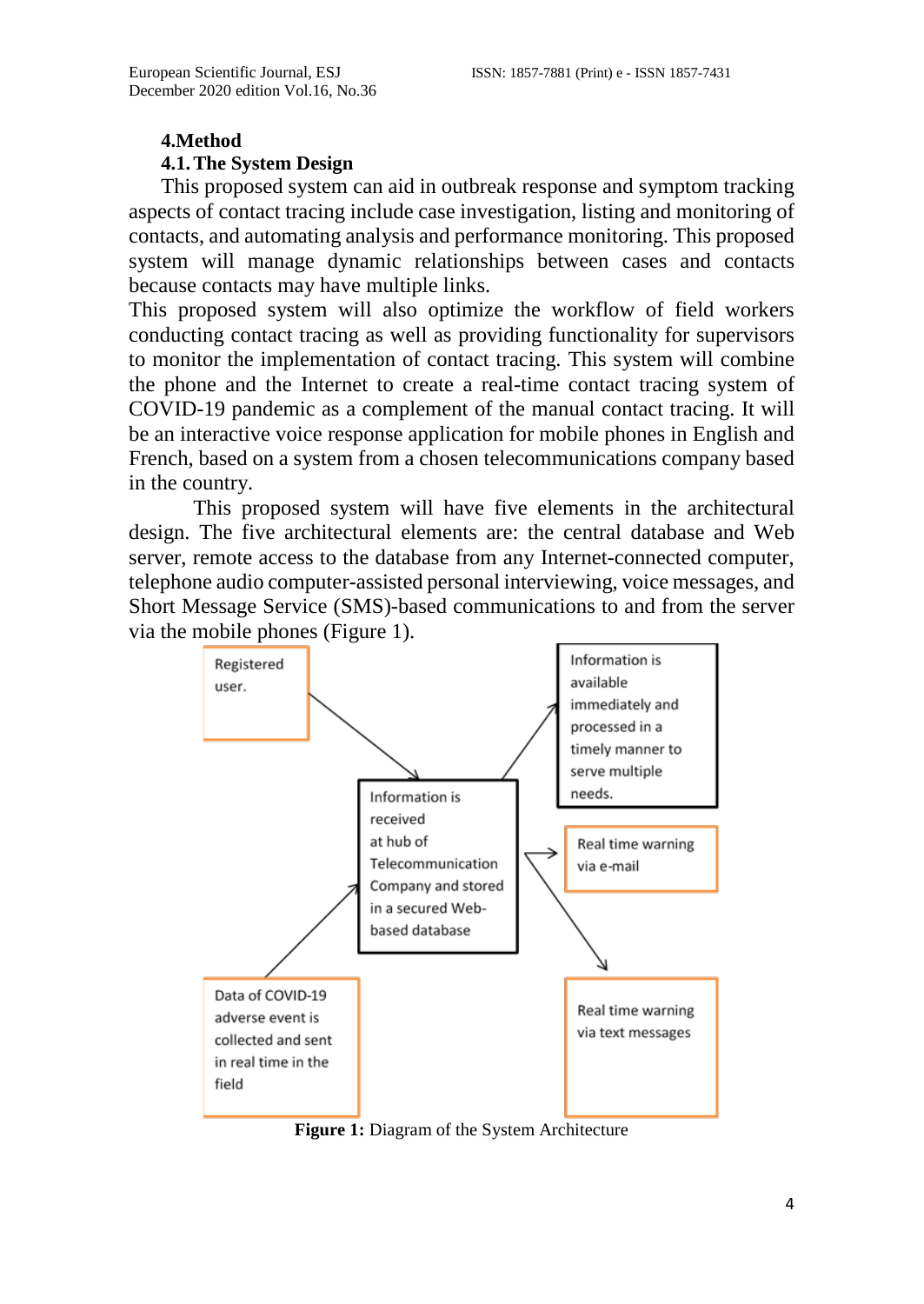## **4.2. How the system will work**

You can register on the system using a mobile phone and follow the instructions on a simple prompted menu, and enter your name, age range, mobile phone number, and postcode. A confirmation text message will be sent to you to say that you have successfully registered in the system.

When you have symptoms of COVID-19, you log in to your account in the system and make your report, either by filling a short questionnaire or voice note.

The designated health officials will receive the information immediately via the internet, analyse the data, and use the system's communication and messaging tools to respond. The designate health officials can monitor incoming reports through a Web interface. Individual event reports arrived in real-time with full-case details.

Once the designated health officials analyse the data with COVID-19 systems, they will notify you of the necessary things to do, such as 14 days of selfisolation, wearing a surgical mask, distancing, and test via e-mail and SMS messages. The designated health officials could communicate with remote health officials in that locality to intensify the awareness of COVID-19 guidelines such as the washing of hands, avoid handshaking, social distancing, etc.

If you test positive for COVID-19, the designated health official will ask you to consent to your handshake information via a digital form. A child's parent, guardian, or care will be asked for consent if tested positive.

The filled information enables designated health officials to call close contacts to advise them on what to do. Health officials will not disclose the name of the infected person. Also, the database will only available to authorised health officials.This system will be operational 24 hours a day, seven days a week.

## **5. Discussion**

## **5.1.Advantages**

Although contact tracing is successfully done manually without such a proposed system, the use of this system will facilitate contact tracing implementation on a large scale. This proposed system will offer an opportunity that will strengthen contact tracing capacity for COVID-19. An example is a significant increase in contact tracing performance of the Ebola virus in 2019 in the Democratic Republic Congo facilitated by the implementation of Go.Data [11].

This system will have advantages such as; includes improved data quality, the ability to provide analysis and real-time situation awareness, being able to trace larger numbers of contacts in a shorter period, and the ability to perform coordination and management of contact tracing teams. Moreover, this system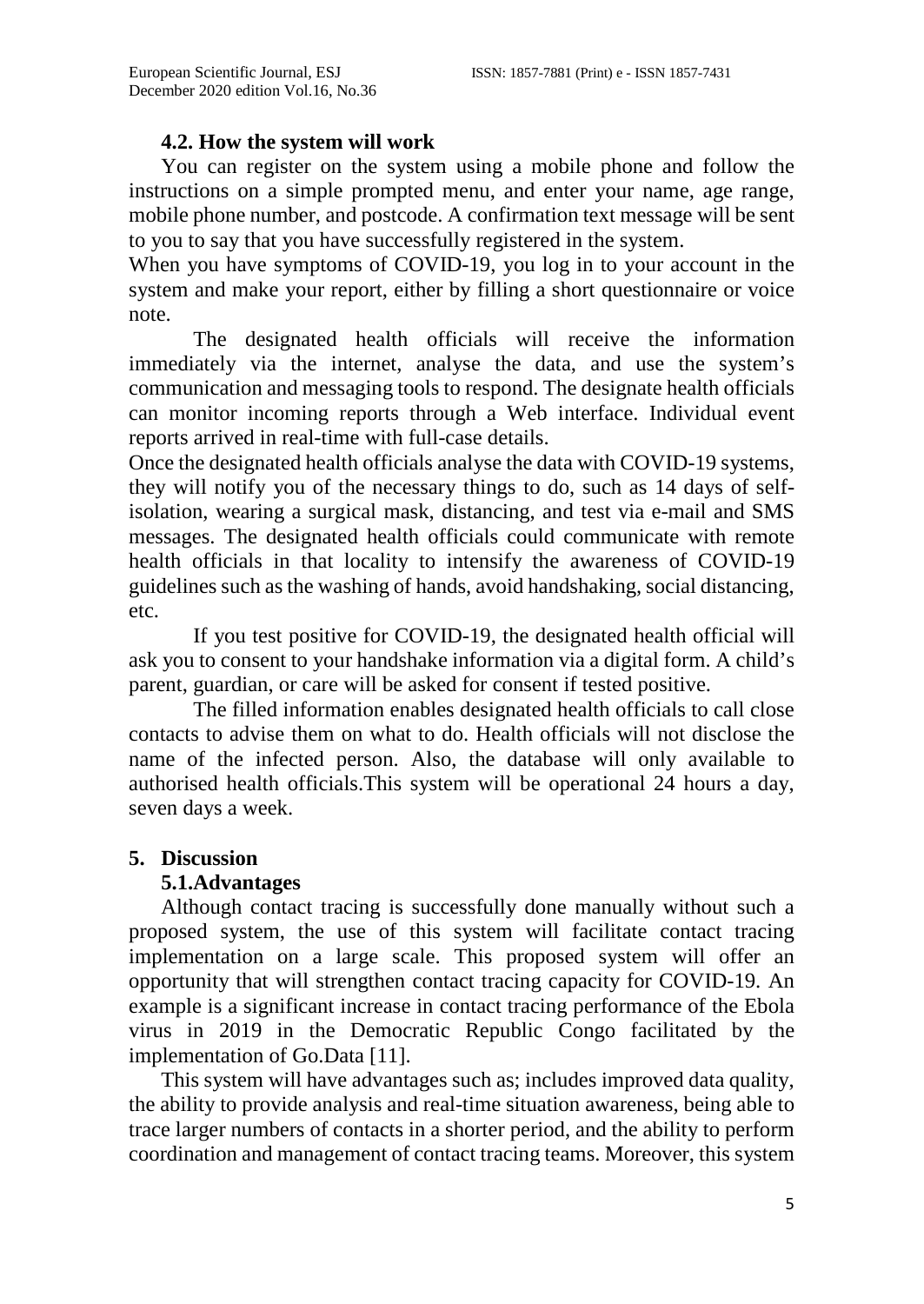will provide information(s) for monitoring and evaluation of the contact tracing.

This system can also be used by government agencies in the field to set up post-COVID-19 health facilities which offer psychological helplines and provision of palliatives to remote areas as well as garner feedback from people [12].

# **5.2.Challenges**

There are societal fears of privacy breaches, provision of wrong medical advice based on self-reported symptoms, and the systematic exclusion of some members of society who cannot access the system. So, the need to have sufficient regulatory oversight and ethical issues surrounding privacy, security, transparency, and accountability [13].

As well, there is the possibility that marginalized and disadvantaged groups particularly those in the low ad middle-income will be more likely to be excluded. Again, the use of the system will incur costs such as hardware, and software costs, training costs, and require continuous user support.

Moreover, there is currently limited evidence to evaluate the effectiveness of digital tools for COVID-19 response like such proposed a system, despite several countries and areas have deployed. So should not be considered as 'stand-alone solutions' for contact tracing but rather as complementary tools for manual contact tracing.

## **6. Conclusion**

This proposed system will strengthen contact tracing for COVID-19 when implemented. It reveals that COVID-19 contact tracing can be build using mobile phones as feasible means of collecting and reporting data in real-time. The proposal shows that it's not necessary to have the latest laptops or desktop computers to create a sophisticated public health surveillance system. With the partnership of the right telecommunication company partner, a COVID-19 contact tracing system can be build using mobile phones.

**Conflict of Interest:** The authors declare no conflict of interest

## **Funding:** None

## **References:**

- 1. COVIDSafe app | Australian Government Department of Health. <https://www.health.gov.au/resources/apps-and-tools/covidsafe-app>
- 2. Mobile applications in support of contact tracing for COVID-19 A guidance for EU/EEA Member States 10 June 2020 [https://www.ecdc.europa.eu/sites/default/files/documents/covid-19](https://www.ecdc.europa.eu/sites/default/files/documents/covid-19-mobile-applications-contact-tracing.pdf) [mobile-applications-contact-tracing.pdf](https://www.ecdc.europa.eu/sites/default/files/documents/covid-19-mobile-applications-contact-tracing.pdf)